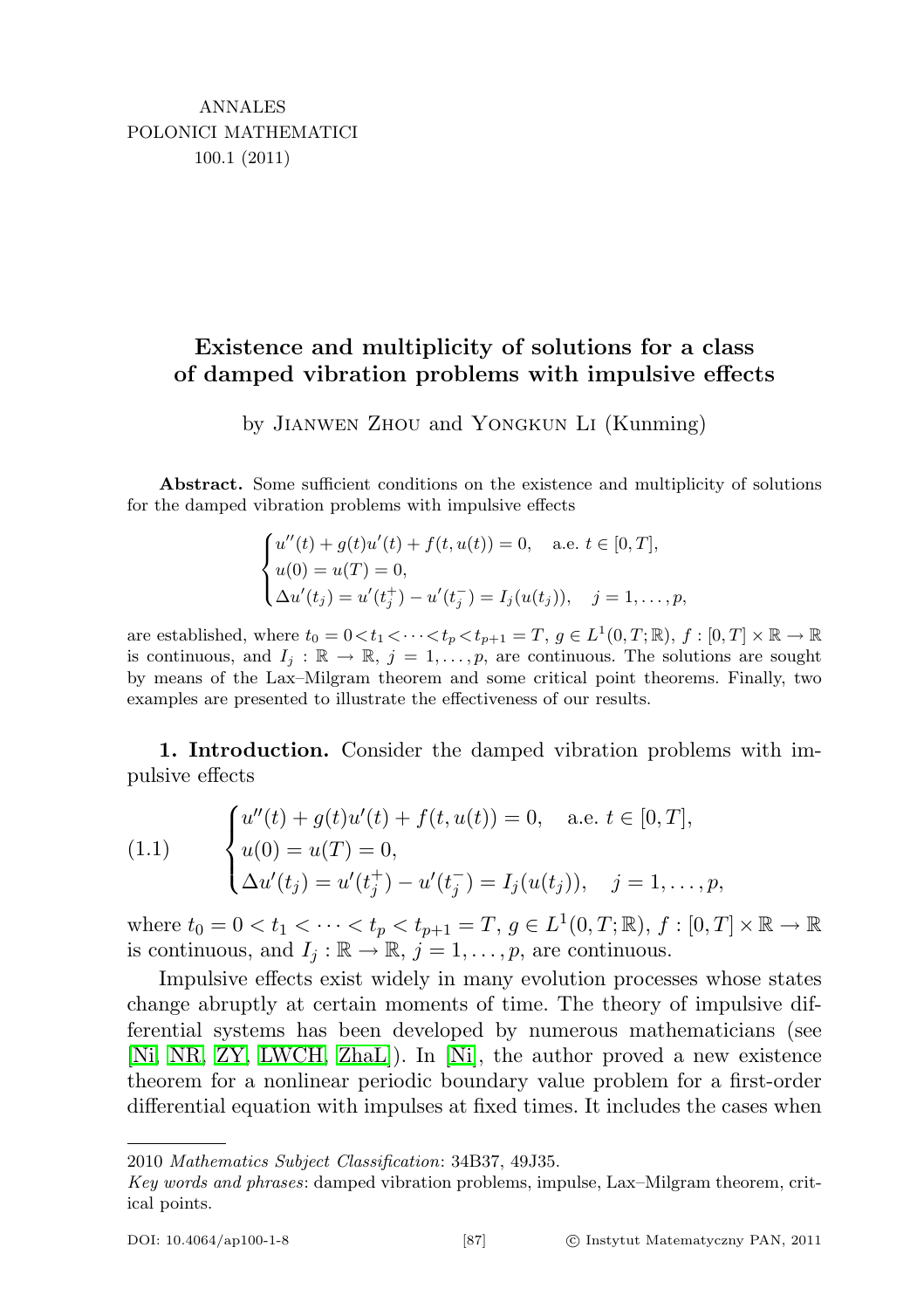the nonlinearity and the impulsive functions are either bounded or have sublinear growth. In [\[ZY\]](#page-11-2), the authors studied the existence and multiplicity of solutions for the nonlinear Dirichlet value problem with impulses by variational methods and critical points theory, and gave some new criteria to guarantee that the impulsive problem has at least one nontrivial solution, assuming that the nonlinearity is superquadratic at infinity, subquadratic at the origin, and the impulsive functions have sublinear growth. Impulsive differential equations serve as basic models to study the dynamics of processes that are subject to sudden changes in their states. Recent development in this field has been motivated by many applied problems, such as control theory [\[GNA,](#page-10-0) [JL\]](#page-10-1), population dynamics [\[Ne\]](#page-11-5) and medicine [\[CGR,](#page-10-2) [D,](#page-10-3) [GCNT\]](#page-10-4).

For a second order differential equation  $u'' = f(t, u, u')$ , one usually considers impulses in the position  $u$  and velocity  $u'$ . However, in the motion of spacecraft one has to consider instantaneous impulses depending on the position that result in jump discontinuities in velocity, but with no change in position (see [\[Ca,](#page-10-5) [NO\]](#page-11-6)). The impulse only in the velocity occurs also in impulsive mechanics (see [\[P\]](#page-11-7)). An impulsive problem with impulses in the derivative only is considered in [\[TG\]](#page-11-8).

In recent years, impulsive and periodic boundary value problems have been studied extensively. There have been many approaches to periodic solutions of differential equations, including the method of lower and upper solutions, fixed-point theory, and coincidence degree theory. In [\[LL\]](#page-10-6), the authors used the method of lower and upper solutions together with monotone iterative technique to study impulsive differential equations. In [\[LJ\]](#page-11-9), the authors applied the Krasnosel'ski˘ı fixed point theorem in a cone to impulsive differential equations and obtained the existence of positive solutions. However, the study of solutions for impulsive differential equations using the variational method has received considerably less attention (see, for example, [\[ZY,](#page-11-2) [ZhaL,](#page-11-4) [NO,](#page-11-6) [TG,](#page-11-8) [ZhoL\]](#page-11-10)). The variational method we use is, to the best of our knowledge, novel and it may open a new approach to nonlinear problems with some type of discontinuities such as impulses.

When  $g(t) \equiv 0$ , Nieto and O'Regan [\[NO\]](#page-11-6) showed the variational structure and obtained the existence of solutions for problem (1.1); Zhou and Li [\[ZhoL\]](#page-11-10) established the corresponding variational structure and obtained the existence, uniqueness and multiplicity of solutions for  $(1.1)$ . But, when  $g(t) \neq 0$ , until now, it has been unknown whether problem (1.1) has a variational structure or not.

In this paper, we investigate the existence of a variational construction for problem (1.1) in an appropriate function space. As applications, we study the existence, uniqueness and multiplicity of solutions for  $(1.1)$  by using some critical point theorems. All these results are new.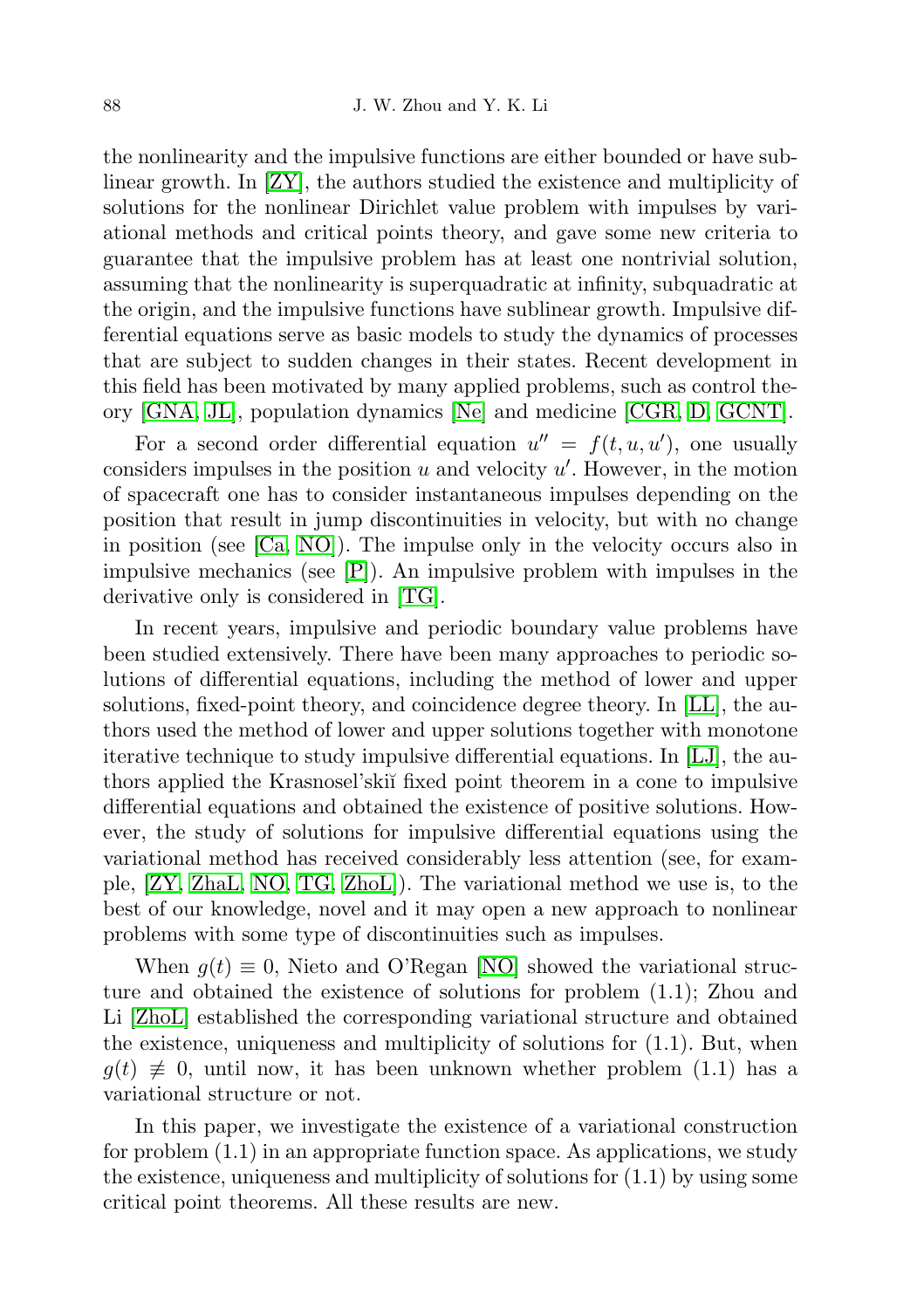2. Preliminaries and statements. In this section, we recall some basic facts which will be used in the proofs of our main results. In order to apply the critical point theory, we introduce a variational structure. From this variational structure, we can reduce the problem of finding solutions of (1.1) to the one of seeking the critical points of a corresponding functional.

In the Sobolev space  $H_0^1(0,T)$ , consider the inner product

$$
\langle u, v \rangle_{H_0^1(0,T)} = \int_0^T u'(t)v'(t) dt, \quad \forall u, v \in H_0^1(0,T),
$$

and the norm

$$
||u||_{H_0^1(0,T)} = \left(\int_0^T (u'(t))^2 dt\right)^{1/2}, \quad \forall u \in H_0^1(0,T).
$$

Since  $g \in L^1(0,T;\mathbb{R})$ , define  $G(t) = \int_0^t g(s) ds$ ; then  $G : [0,T] \to \mathbb{R}$  is continuous. Therefore

$$
m = \min_{t \in [0,T]} e^{G(t)} > 0, \quad M = \max_{t \in [0,T]} e^{G(t)} > 0.
$$

We also consider the inner product

$$
\langle u, v \rangle = \int_{0}^{T} e^{G(t)} u'(t) v'(t) dt, \quad \forall u, v \in H_0^1(0, T),
$$

and the norm

$$
||u|| = \left(\int_{0}^{T} e^{G(t)} (u'(t))^{2} dt\right)^{1/2}, \quad \forall u \in H_{0}^{1}(0, T).
$$

Then we have the following lemma:

LEMMA 2.1. The norms  $\|\cdot\|$  and  $\|\cdot\|_{H_0^1(0,T)}$  are equivalent.

Using the Poincaré inequality

$$
\left(\int_{0}^{T} (u(t))^{2} dt\right)^{1/2} \leq \frac{1}{\sqrt{\lambda_{1}}} \left(\int_{0}^{T} (u'(t))^{2} dt\right)^{1/2},
$$

where  $\lambda_1 = \pi^2/T^2$  is the first eigenvalue of the problem

$$
\begin{cases}\n-u''(t) = \lambda u(t), & t \in [0, T], \\
u(0) = u(T) = 0,\n\end{cases}
$$

one can easily prove the following lemma.

LEMMA 2.2. There exists  $C_1 > 0$  such that if  $u \in H_0^1(0,T)$ , then  $||u||_{\infty} \leq C_1 ||u||.$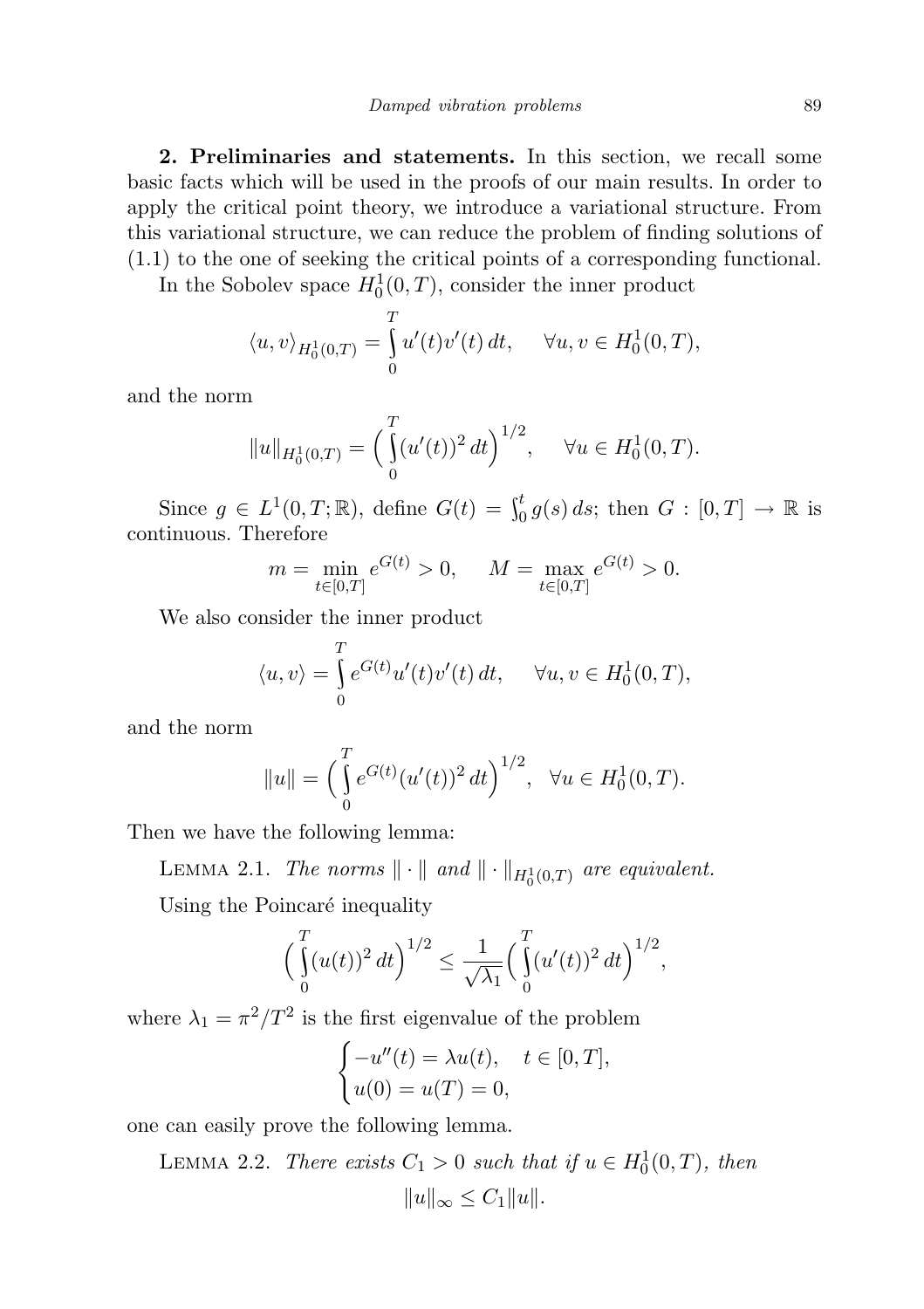Let  $\lambda_k$   $(k = 1, 2, ...)$  denote the eigenvalues of the eigenvalue problem (2.1) and  $X_k$  the eigenspace associated to  $\lambda_k$ . Then  $H_0^1(0,T) = \overline{\bigoplus_{i \in \mathbb{N}} X_i}$ . We denote by  $\|\cdot\|_p$  the norm in  $L^p(0,T)$ .

For  $u \in H^2(0,T)$ , the functions u and u' are both absolutely continuous, and  $u'' \in L^2(0,T)$ . Hence,  $\Delta u'(t) = u'(t^+) - u'(t^-) = 0$  for any  $t \in [0,T]$ .

If  $u \in H_0^1(0,T)$ , then u is absolutely continuous and  $u' \in L^2(0,T)$ . In this case,  $\Delta u'(t) = u'(t^+) - u'(t^-) = 0$  may not hold for some  $t \in (0, T)$  due to the impulsive effects.

Take  $v \in H_0^1(0,T)$ , multiply both sides of the equality

$$
u''(t) + g(t)u'(t) + f(t, u(t)) = 0
$$

by  $e^{G(t)}v$  and integrate it from 0 to T, to obtain

$$
(2.1) \quad \int_{0}^{T} e^{G(t)} u''(t) v(t) dt + \int_{0}^{T} e^{G(t)} g(t) u'(t) v(t) dt = - \int_{0}^{T} e^{G(t)} f(t, u(t)) v(t) dt.
$$

Moreover,

$$
\int_{0}^{T} (e^{G(t)}u''(t)v(t) + e^{G(t)}g(t)u'(t)v(t)) dt
$$
\n  
\n
$$
= \sum_{j=0}^{p} \int_{t_j}^{t_{j+1}} (e^{G(t)}u''(t)v(t) + e^{G(t)}g(t)u'(t)v(t)) dt
$$
\n  
\n
$$
= \sum_{j=0}^{p} \int_{t_j}^{t_{j+1}} v(t) de^{G(t)}u'(t)
$$
\n  
\n
$$
= \sum_{j=0}^{p} \left( e^{G(t_{j+1})}u'(t_{j+1}^{-})v(t_{j+1}^{-}) - e^{G(t_{j}^{+})}u'(t_{j}^{+})v(t_{j}^{+}) - \int_{t_j}^{t_j+1} e^{G(t)}u'(t)v'(t) dt \right)
$$
\n  
\n
$$
= -\sum_{j=1}^{p} e^{G(t_j)} \Delta u'(t_j)v(t_j) - u'(0)v(0) + e^{G(T)}u'(T)v(T) - \int_{0}^{T} e^{G(t)}u'(t)v'(t) dt
$$
\n  
\n
$$
= -\sum_{j=1}^{p} e^{G(t_j)} I_j(u(t_j))v(t_j) - \int_{0}^{T} e^{G(t)}u'(t)v'(t) dt.
$$

Combining this with (2.1), we have

$$
\int_{0}^{T} e^{G(t)} u'(t) v'(t) dt + \sum_{j=1}^{p} e^{G(t_j)} I_j(u(t_j)) v(t_j) - \int_{0}^{T} e^{G(t)} f(t, u(t)) v(t) dt = 0.
$$

Considering the above, we introduce the following concept of solution for problem (1.1).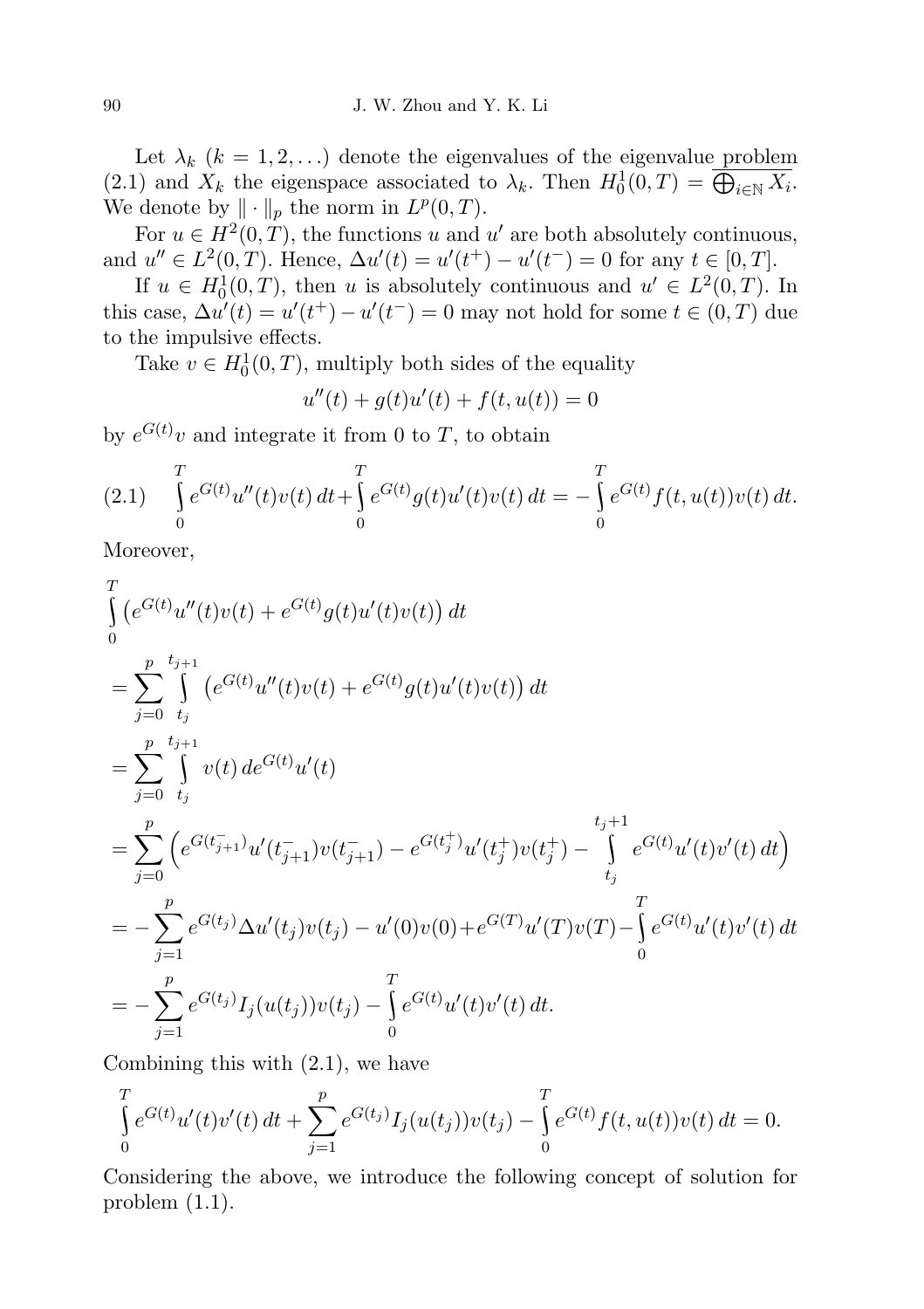DEFINITION 2.3. We say that a function  $u \in H_0^1(0,T)$  is a weak solution of problem (1.1) if the identity

$$
\int_{0}^{T} e^{G(t)} u'(t) v'(t) dt + \sum_{j=1}^{p} e^{G(t_j)} I_j(u(t_j)) v(t_j) = \int_{0}^{T} e^{G(t)} f(t, u(t)) v(t) dt
$$

holds for any  $v \in H_0^1(0,T)$ .

Consider the functional  $\varphi: H_0^1(0,T) \to \mathbb{R}$  defined by

(2.2) 
$$
\varphi(u) = \frac{1}{2} ||u||^2 + \sum_{j=1}^p e^{G(t_j)} \int_0^{u(t_j)} I_j(t) dt - \int_0^T e^{G(t)} F(t, u(t)) dt
$$

where  $F(t, s) = \int_0^s f(t, \tau) d\tau$ . Using the continuity of f and  $I_j$ ,  $j = 1, \ldots, p$ , one finds that  $\varphi \in C^1(H_0^1(0,T), \mathbb{R})$ . For any  $v \in H_0^1(0,T)$ , we have

$$
\varphi'(u)v = \int_0^T e^{G(t)} u'(t) v'(t) dt + \sum_{j=1}^p e^{G(t_j)} I_j(u(t_j)) v(t_j) - \int_0^T e^{G(t)} f(t, u(t)) v(t) dt.
$$

Thus, the weak solutions of problem (1.1) correspond to the critical points of  $\varphi$ .

For the sake of convenience, we denote

$$
l = \min\{e^{G(t_j)} : j = 1, ..., p\}, \quad L = \max\{e^{G(t_j)} : j = 1, ..., p\}.
$$

To prove our main results, we need the following definition and critical point theorems.

DEFINITION 2.4 ([\[MW,](#page-11-11)  $P_{81}$ ]). Let X be a real Banach space and  $I \in$  $C^1(X,\mathbb{R})$ . Then I is said to satisfy to P.S. condition on X if any sequence  $\{x_n\} \subset X$  for which  $I(x_n)$  is bounded and  $I'(x_n) \to 0$  as  $n \to \infty$ , possesses a convergent subsequence in X.

THEOREM 2.5 (Lax–Milgram, [\[Ch\]](#page-10-7)). Let H be a Hilbert space and  $a$ :  $H \times H \to \mathbb{R}$  be a bounded bilinear form. If a is coercive, i.e., there exists  $\alpha > 0$  such that  $a(u, u) \ge \alpha ||u||^2$  for every  $u \in H$ , then for any  $\sigma \in H'$  (the conjugate space of H), there exists a unique  $u \in H$  such that

$$
a(u, v) = (\sigma, v), \quad \forall v \in H.
$$

Moreover, if a is also symmetric, then the functional  $\psi : H \to \mathbb{R}$  defined by

$$
\psi(v) = \frac{1}{2}a(v, v) - (\sigma, v)
$$

attains its minimum at u.

THEOREM 2.6 ([\[R,](#page-11-12) Theorem 9.12]). Let E be a Banach space. Let  $I \in$  $C^1(E,\mathbb{R})$  be an even functional which satisfies the P.S. condition and  $I(0)$  $= 0$ . If  $E = V \oplus W$ , where V is finite-dimensional, and I satisfies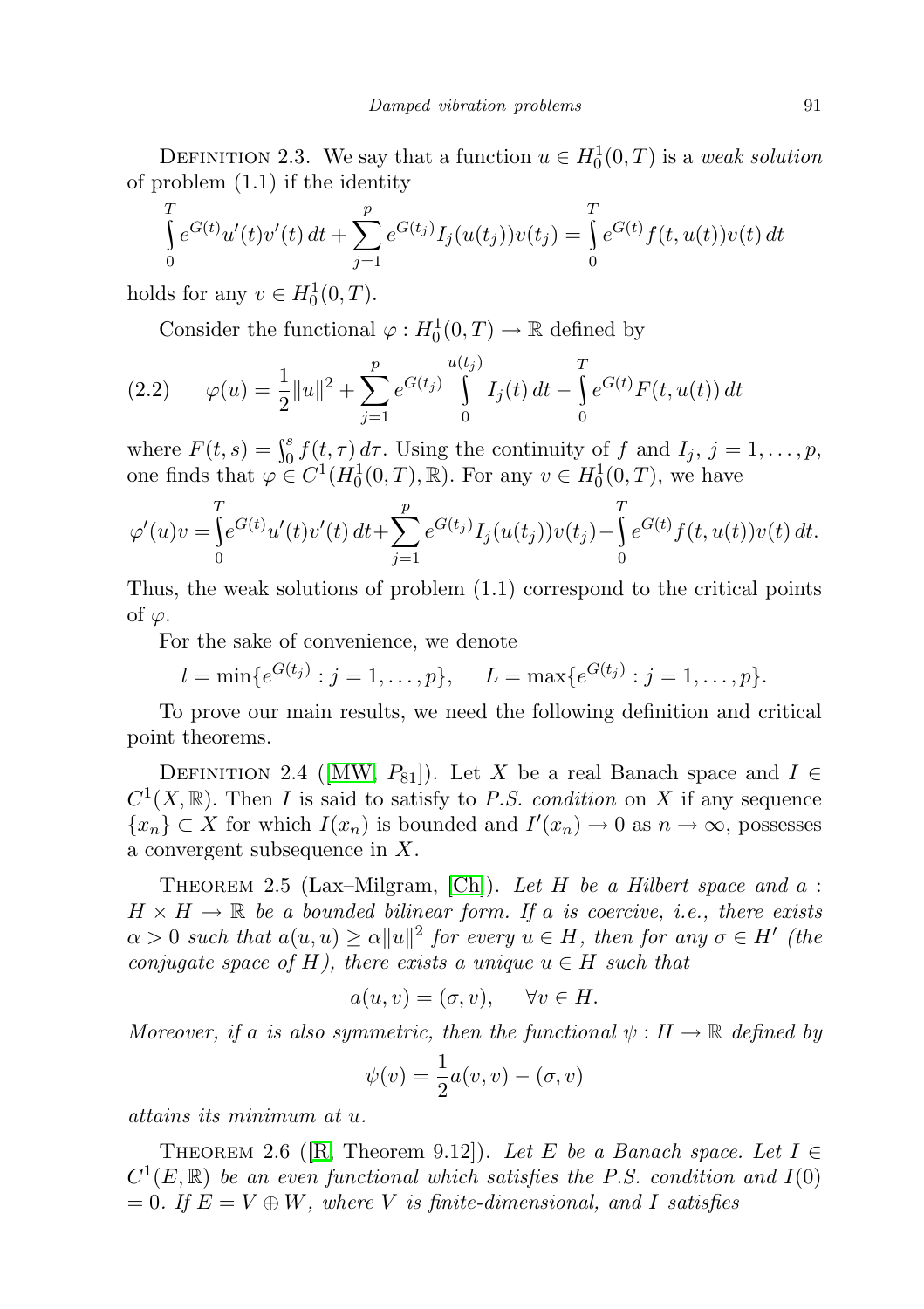- (I<sub>1</sub>) there are constants  $\rho, \alpha > 0$  such that  $I|_{\partial B_{\alpha} \cap W} \geq \alpha$ , where  $B_{\rho} =$  ${x \in E : ||x|| < \rho},$
- (I<sub>2</sub>) for each finite-dimensional subspace  $\widetilde{E} \subset E$ , there is an  $R = R(\widetilde{E})$ such that  $I \leq 0$  on  $E \setminus B_{R(\widetilde{E})}$ ,

then I possesses an unbounded sequence of critical values.

**3. Main results.** We are now in a position to state and prove our main results.

MAIN THEOREM 3.1. Let  $d_i$   $(j = 1, ..., p)$  be fixed constants. If  $f(t, u) =$  $\sigma(t) \in L^2(0,T)$  and  $I_j(t) = d_j$   $(j = 1,\ldots,p)$ , then problem (1.1) has a unique weak solution  $u$  and  $u$  minimizes the functional  $(2.2)$ .

Proof. Define

$$
a: H_0^1(0,T) \times H_0^1(0,T) \to \mathbb{R}, \quad a(u,v) = \langle u, v \rangle,
$$

and

$$
l: H_0^1(0,T) \to \mathbb{R}, \quad l(v) = \int_0^T e^{G(t)} \sigma(t) v(t) dt - \sum_{j=1}^p e^{G(t_j)} d_j v(t_j).
$$

It is evident that  $l$  is linear and that  $a$  is bilinear, continuous and symmetric. By the Sobolev embedding theorem, there exists  $C_2 > 0$  such that

(3.1) 
$$
||u||_2 \le C_2 ||u||, \quad \forall u \in H_0^1(0,T).
$$

Let  $d = \max\{|d_1|, \ldots, |d_p|\}.$  Combining this with Lemma 2.2, for every  $v \in H_0^1(0,T)$ , we have

$$
|l(v)| \le M \|\sigma\|_2 \|v\|_2 + Ldp \|u\|_{\infty} \le M C_2 \|\sigma\|_2 \|v\| + LdpC_1 \|v\|.
$$

This implies that l is bounded. Since  $a(u, u) = ||u||^2$ , a is coercive. By Theorem 2.5, problem  $(1.1)$  has a unique weak solution u and u minimizes the functional  $(2.2)$ .

MAIN THEOREM 3.2. Assume that the following conditions are satisfied.

(i) There exist  $a, b > 0$  and  $\gamma \in [0, 1)$  such that

 $|f(t, u)| \leq a + b|u|^\gamma$  for every  $(t, u) \in [0, T] \times \mathbb{R}$ .

(ii) There exist  $a_j, b_j > 0$  and  $\gamma_j \in [0, 1)$   $(j = 1, \ldots, p)$  such that

$$
|I_j(u)| \le a_j + b_j |u|^{\gamma_j} \quad \text{ for every } u \in \mathbb{R} \ (j = 1, \dots, p).
$$

Then problem (1.1) has at least one weak solution.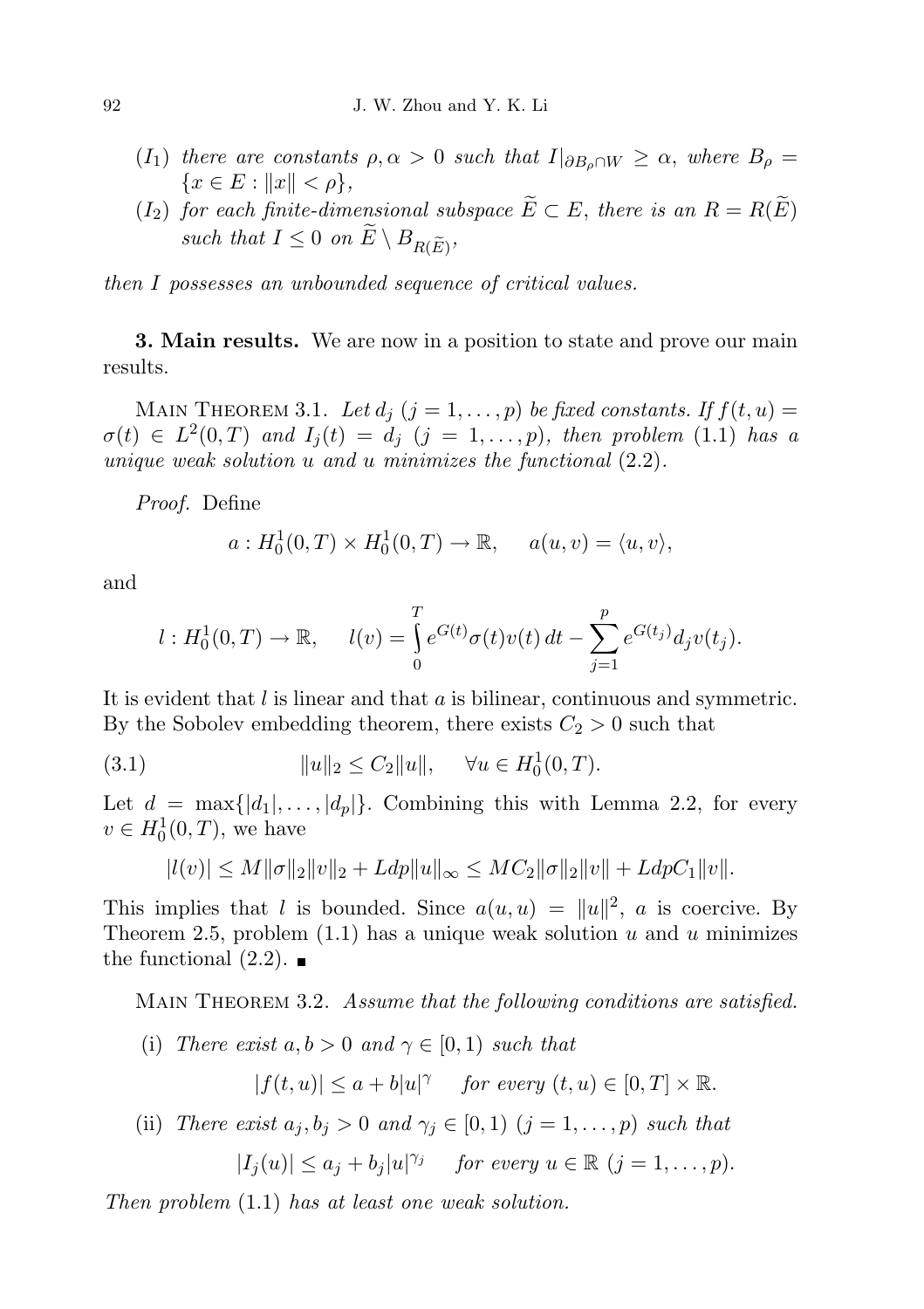*Proof.* Let  $M_1 = \max\{a_1, ..., a_p\}$ ,  $M_2 = \max\{b_1, ..., b_p\}$ . In view of (i), (ii) and Lemma 2.2, we have

$$
\varphi(u) = \frac{1}{2}||u||^2 + \sum_{j=1}^p e^{G(t_j)} \int_0^{u(t_j)} I_j(t) dt - \int_0^T e^{G(t)} F(t, u(t)) dt
$$
  
\n
$$
\geq \frac{1}{2}||u||^2 - \sum_{j=1}^p e^{G(t_j)} \int_0^{u(t_j)} (a_j + b_j|t|^{\gamma_j}) dt - \int_0^T e^{G(t)} (a|u| + b|u|^{\gamma+1}) dt
$$
  
\n
$$
\geq \frac{1}{2}||u||^2 - pLM_1||u||_{\infty} - LM_2 \sum_{j=1}^p ||u||_{\infty}^{\gamma_j+1} - aMT||u||_{\infty} - bMT||u||_{\infty}^{\gamma+1}
$$
  
\n
$$
\geq \frac{1}{2}||u||^2 - pLM_1C_1||u|| - LM_2 \sum_{j=1}^p C_1^{\gamma_j+1} ||u||^{\gamma_j+1}
$$
  
\n
$$
-aMTC_1||u|| - bMTC_1^{\gamma+1}||u||^{\gamma+1}
$$

for all  $u \in H_0^1(0,T)$ . This implies that  $\lim_{\|u\| \to \infty} \varphi(u) = \infty$ , and  $\varphi$  is coercive.

On the other hand, we show that  $\varphi$  is weakly lower semi-continuous. If  ${u_k}_{k\in\mathbb{N}} \subset H_0^1(0,T)$  and  $u_k \rightharpoonup u$ , then  ${u_k}_{k\in\mathbb{N}}$  converges uniformly to u on  $[0, T]$  and  $\liminf_{k \to \infty} ||u_k|| \ge ||u||$ . Thus

$$
\liminf_{k \to \infty} \varphi(u_k)
$$
\n
$$
= \liminf_{k \to \infty} \left( \frac{1}{2} \|u_k\|^2 + \sum_{j=1}^p e^{G(t_j)} \int_0^{u_k(t_j)} I_j(t) dt - \int_0^T e^{G(t)} F(t, u_k(t)) dt \right)
$$
\n
$$
\geq \frac{1}{2} \|u\|^2 + \sum_{j=1}^p e^{G(t_j)} \int_0^{u(t_j)} I_j(t) dt - \int_0^T e^{G(t)} F(t, u(t)) dt = \varphi(u).
$$

By Theorem 1.1 of [\[MW\]](#page-11-11),  $\varphi$  has a minimum point on  $H_0^1(0,T)$ , which is a critical point of  $\varphi$ . Hence, problem (1.1) has at least one weak solution.

We readily have the following corollary.

COROLLARY 3.3. Assume that  $f$  is bounded and that the impulsive functions  $I_j$   $(j = 1, ..., p)$  are bounded. Then problem (1.1) has at least one weak solution.

EXAMPLE 3.4. Let  $T = \pi/2$  and  $t_1 = 1/2$ . Consider the Dirichlet problem with impulse

(3.2) 
$$
\begin{cases} u''(t) + (\sin t + \cos t)u'(t) + (t + \sqrt[4]{u(t)}) = 0, & \text{a.e. } t \in [0, \pi/2], \\ u(0) = u(\pi/2) = 0, \\ \Delta u'(t_1) = u'(t_1^+) - u'(t_1^-) = 1 + \sqrt[3]{u(t_1)}. \end{cases}
$$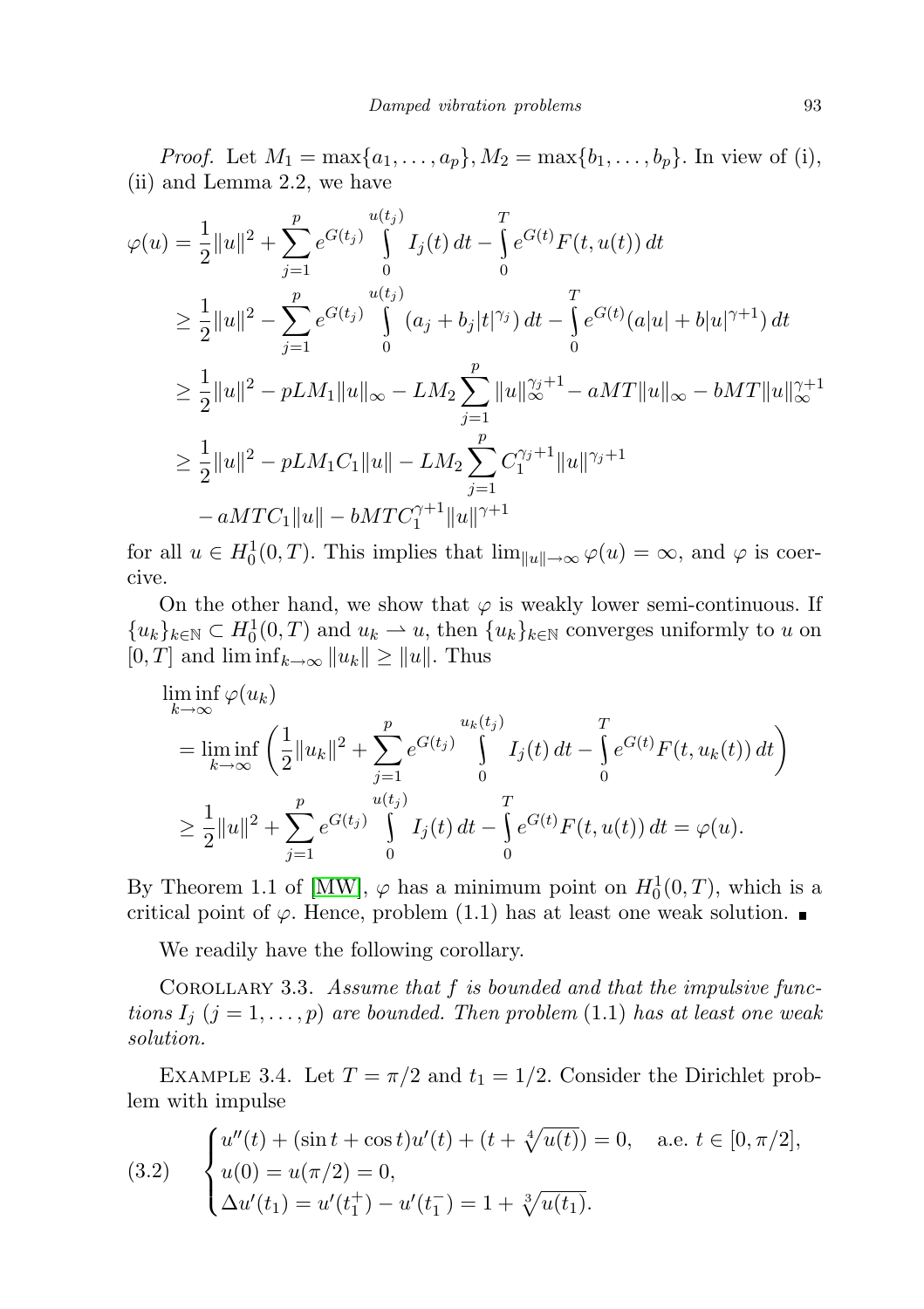It is easy to see that conditions (i) and (ii) of Theorem 3.2 hold. According to Theorem 3.2, problem (3.2) has at least one weak solution.

MAIN THEOREM 3.5. Assume that the condition (ii) of Theorem 3.2 and the following conditions are satisfied.

- $(f_1)$   $f(t, u)$  is odd in u.
- (f<sub>2</sub>) There exist  $r_1, r_2 > 0$  and  $\mu \in (1, \infty)$  such that

$$
|f(t, u)| \le r_1 + r_2|u|^{\mu} \quad \text{ for every } (t, u) \in [0, T] \times \mathbb{R}.
$$

 $(f_3)$  There exist  $R > 0$  and  $\beta > 2$  such that for every  $t \in [0, T]$  and every  $u \in \mathbb{R}$  with  $|u| \geq R$ ,

$$
0 < \beta F(t, u) \leq u f(t, u).
$$

- Moreover,  $f(t, u) = o(u)$  as  $u \to 0$  uniformly in t.  $(f_4)$   $I_j$   $(j = 1, ..., p)$  are odd and nondecreasing.
- 

Then problem (1.1) has infinitely many nontrivial weak solutions.

*Proof.* We have  $\varphi \in C^1(H_0^1(0,T),\mathbb{R})$ , by  $(f_1)$  and  $(f_4)$ ,  $\varphi$  is an even functional and  $\varphi(0) = 0$ .

We divide our proof into three parts.

Firstly, we show that  $\varphi$  satisfies the P.S. condition.

Let  ${u_n}_{n\in\mathbb{N}}$  be a sequence in  $H_0^1(0,T)$  such that  ${\varphi(u_n)}$  is bounded and  $\varphi'(u_n) \to 0$  as  $n \to \infty$ .

By (ii),  $(f_3)$  and Lemma 2.2, we have

$$
\beta \varphi(u_n) - \langle \varphi'(u_n), u_n \rangle
$$
  
=  $\left(\frac{\beta}{2} - 1\right) ||u_n||^2 + \beta \sum_{j=1}^p e^{G(t_j)} \int_0^{u_n(t_j)} I_j(t) dt - \sum_{j=1}^p e^{G(t_j)} I_j(u_n(t_j)) u_n(t_j)$   
+  $\int_0^T e^{G(t)} (u_n f(t, u_n) - \beta F(t, u_n)) dt$   

$$
\geq \left(\frac{\beta}{2} - 1\right) ||u_n||^2 - L(\beta + 1) \left(p M_1 C_1 ||u_n|| + M_2 \sum_{j=1}^p C_1^{\gamma_j + 1} ||u_n||^{\gamma_j + 1}\right)
$$
  
-  $M \int_0^T \max_{t \in [0, T], |u_n| \leq R} |u_n f(t, u_n) - \beta F(t, u_n)| dt$   

$$
\geq \left(\frac{\beta}{2} - 1\right) ||u_n||^2 - L(\beta + 1) \left(p M_1 C_1 ||u_n|| + M_2 \sum_{j=1}^p C_1^{\gamma_j + 1} ||u_n||^{\gamma_j + 1}\right) - C_3,
$$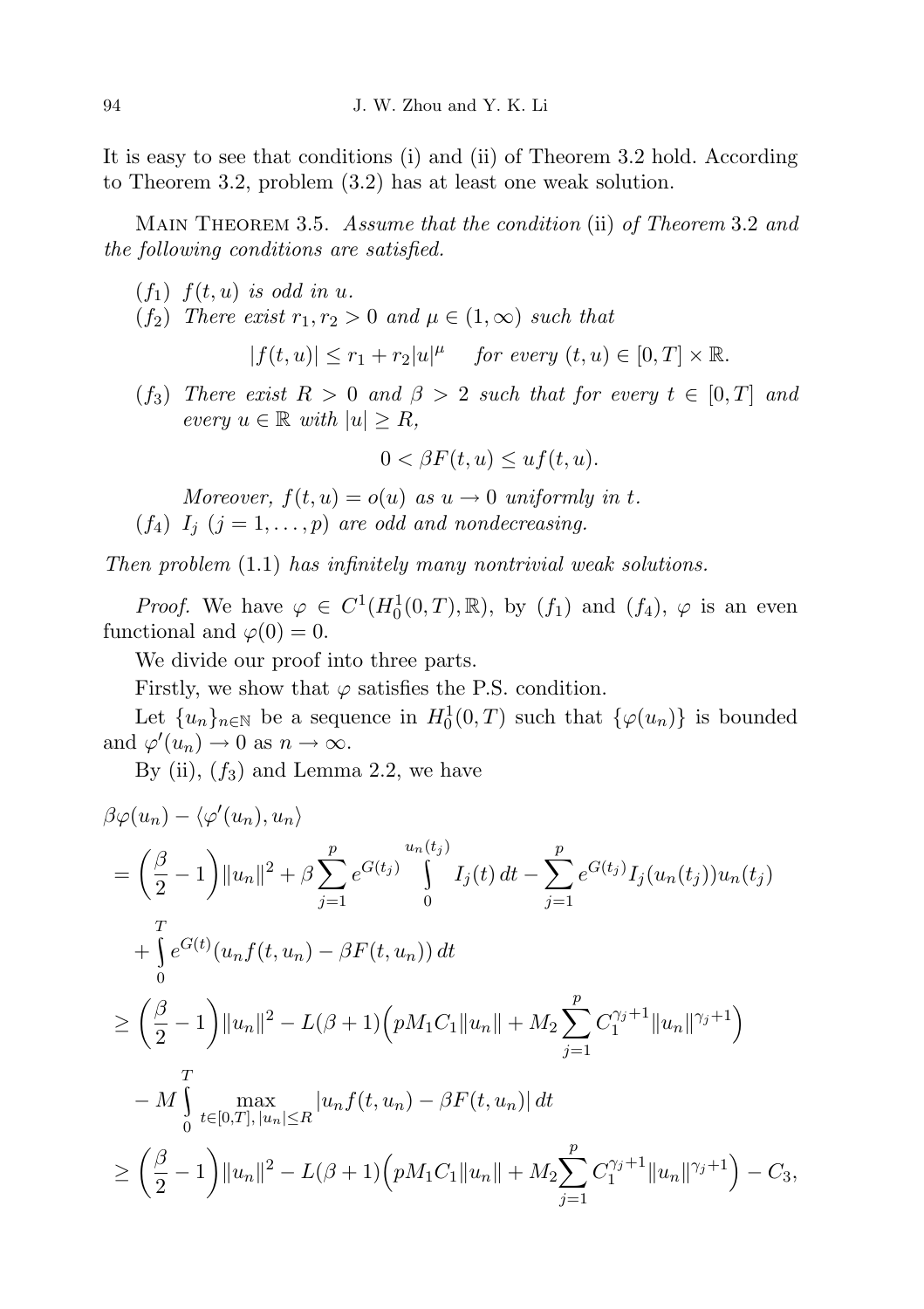which implies that  $\{u_n\}$  is bounded in  $H_0^1(0,T)$ . Hence there exists a subsequence of  $\{u_n\}$  (for simplicity denoted again by  $\{u_n\}$ ) such that

(3.3)  $u_n \rightharpoonup u \quad \text{in } H_0^1(0,T),$ 

(3.4)  $u_n \to u$  uniformly in  $C([0, T]).$ 

On the other hand, we have

(3.5) 
$$
\langle \varphi'(u_n) - \varphi'(u), u_n - u \rangle
$$
  
\n
$$
= \int_0^T e^{G(t)} |u'_n(t) - u'(t)|^2 dt
$$
  
\n
$$
+ \sum_{j=1}^p e^{G(t_j)} (I_j(u_n(t_j)) - I_j(u(t_j)))(u_n(t_j) - u(t_j))
$$
  
\n
$$
+ \int_0^T e^{G(t)} (f(t, u_n(t)) - f(t, u(t)))(u_n(t) - u(t)) dt.
$$

From  $(f_2)$ ,  $(3.3)$ ,  $(3.4)$  and  $(3.5)$ , it follows that  $u_n \to u$  in  $H_0^1(0,T)$ . Thus,  $\varphi$  satisfies the P.S. condition.

Secondly, we verify the condition  $(I_2)$  of Theorem 2.6.

By  $(f_3)$ , we have

(3.6) 
$$
\frac{\beta}{u} \le \frac{f(x, u)}{F(x, u)}, \quad u \ge R,
$$

(3.7) 
$$
\frac{\beta}{u} \ge \frac{f(x, u)}{F(x, u)}, \quad u \le -R.
$$

Integrating (3.6) and (3.7) for u from [R, u] and [u, -R], respectively, we have

$$
\beta \ln \frac{u}{R} \le \ln \frac{F(x, u)}{F(x, R)}, \qquad u \ge R,
$$
  

$$
\beta \ln \frac{R}{-u} \ge \ln \frac{F(x, u)}{F(x, -R)}, \qquad u \le -R.
$$

That is,

(3.8) 
$$
F(x, u) \ge F(x, R)(u/R)^{\beta}, \qquad u \ge R,
$$

(3.9) 
$$
F(x, u) \ge F(x, -R)(-u/R)^{\beta}, \quad u \le -R.
$$

Combining (3.8) and (3.9), we have

(3.10) 
$$
F(x, u) \ge \alpha_1 |u|^\beta, \quad |u| \ge R,
$$

where

$$
\alpha_1 = R^{-\beta} \min \{ \min_{x \in [0,T]} F(x,R), \min_{x \in [0,T]} F(x,-R) \} > 0.
$$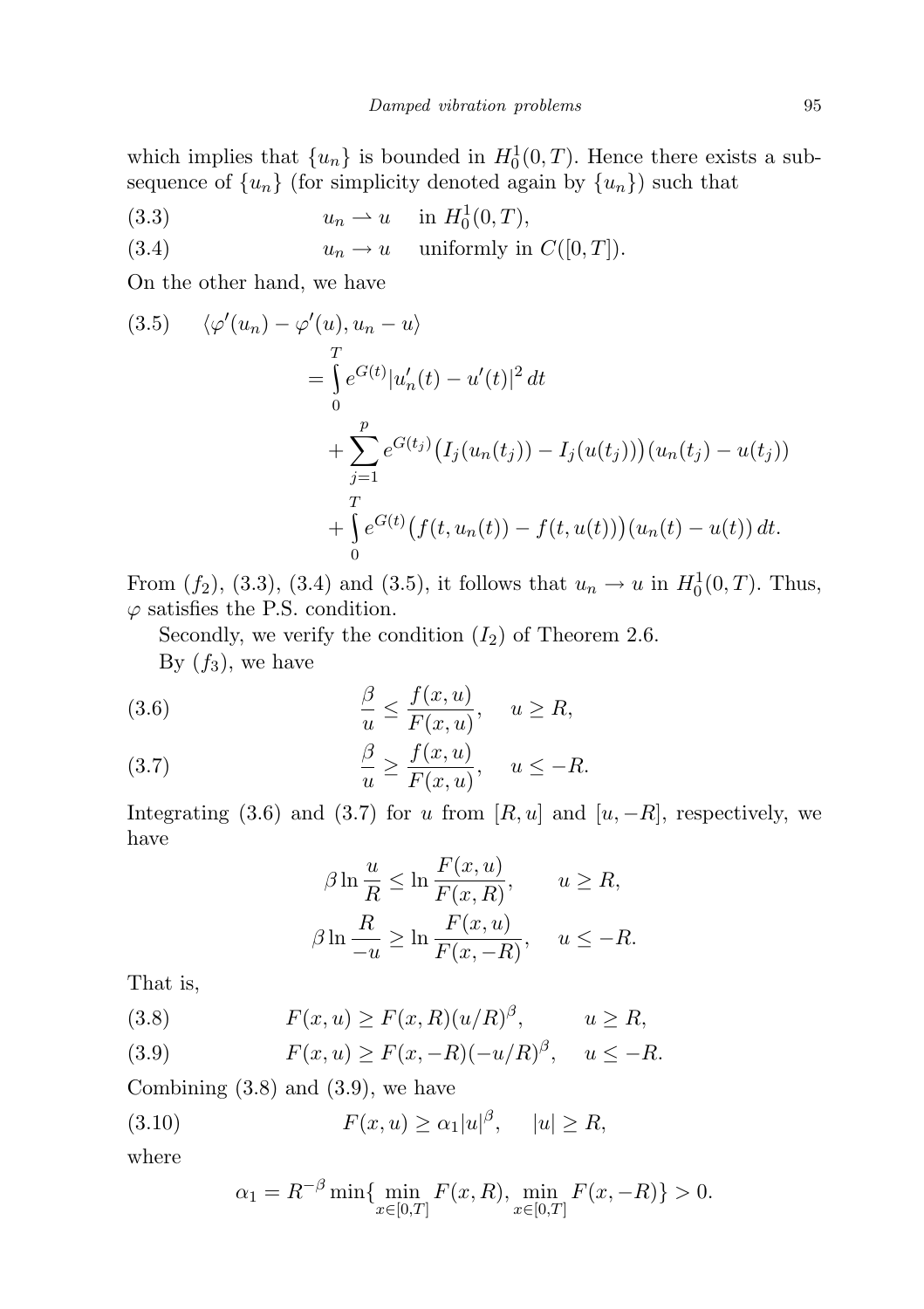On the other hand, by the continuity of  $F(x, u)$ ,  $F(x, u)$  is bounded on  $[0, T] \times [-R, R]$ , there exists  $K > 0$  such that

(3.11) 
$$
F(x, u) \ge -K \ge \alpha_1 |u|^{\beta} - \alpha_1 - K, \quad |u| \le R,
$$

Combining  $(3.10)$  and  $(3.11)$ , we have

(3.12) 
$$
F(t, u) \ge \alpha_1 |u|^{\beta} - \alpha_2, \quad \forall (t, u) \in [0, T] \times \mathbb{R},
$$

where  $\alpha_2 = \alpha_1 + K$ .

For an arbitrary finite-dimensional subspace  $E_1 \subset H_0^1(0,T)$ , there exists  $C_4 = C_4(E_1) > 0$  such that for any  $u \in E_1$ ,

(3.13) kuk<sup>β</sup> ≥ C4kuk.

By (ii),  $(3.12)$ ,  $(3.13)$  and Lemma 2.2, we have

$$
\varphi(u) \leq \frac{1}{2}||u||^2 + \sum_{j=1}^p e^{G(t_j)} \int_0^{u(t_j)} (a_j + b_j|t|^{\gamma_j}) dt - \int_0^T e^{G(t)} (\alpha_1 |u|^{\beta} - \alpha_2) dt
$$
  

$$
\leq \frac{1}{2}||u||^2 + pLM_1||u||_{\infty} + LM_2 \sum_{j=1}^p ||u||_{\infty}^{\gamma_j+1} - m\alpha_1 ||u||_{\beta}^{\beta} + M\alpha_2 T
$$
  

$$
\leq \frac{1}{2}||u||^2 + pLM_1C_1 ||u|| + LM_2 \sum_{j=1}^p C_1^{\gamma_j+1} ||u||^{\gamma_j+1}
$$
  

$$
-m\alpha_1 C_4^{\beta} ||u||^{\beta} + M\alpha_2 T
$$

for every  $u \in E_1$ . This implies that  $\varphi(u) \to -\infty$  as  $u \in E_1$  and  $||u|| \to \infty$ . So there exists  $R(E_1) > 0$  such that  $\varphi \leq 0$  on  $E_1 \setminus B_{R(E_1)}$ .

Finally, we verify the condition  $(I_1)$  of Theorem 2.6.

Let  $V = X_1 \oplus X_2, W = \overline{\bigoplus_{i=3}^{\infty} X_i}$ , then  $H_0^1(0,T) = V + W$  and V is finite-dimensional. Using  $(f_4)$ , we have

(3.14) 
$$
\sum_{j=1}^{p} \int_{0}^{u(t_j)} I_j(t) dt \ge 0.
$$

By  $(f_3)$ , we find

$$
\lim_{u \to 0} \frac{F(t, u)}{u^2} = 0.
$$

Hence, for  $\epsilon = 1/(4MC_2^2)$ , there exists  $\delta > 0$  such that for every u with  $|u| \leq \delta$ ,

(3.15) 
$$
|F(t, u)| \le \frac{1}{4MC_2^2}u^2.
$$

Hence, for any  $u \in W$  with  $||u|| \leq \delta/C_1$  and  $||u||_{\infty} \leq \delta$ , by (3.1), (3.14) and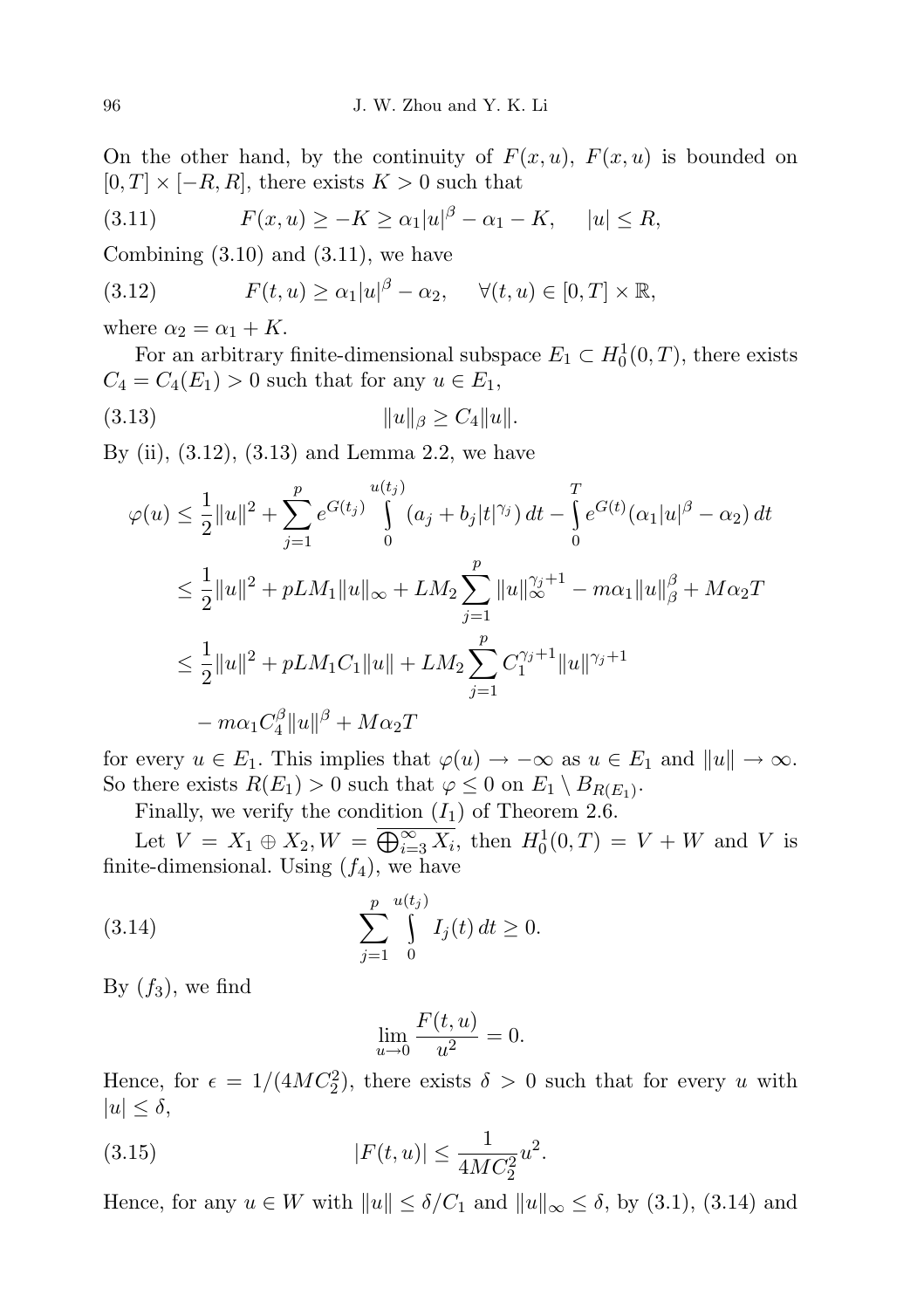$(3.15)$ , we have

$$
\varphi(u) \ge \frac{1}{2} \|u\|^2 - \int_0^T e^{G(t)} F(t, u(t)) dt \ge \frac{1}{2} \|u\|^2 - \frac{1}{4MC_2^2} M \|u\|_2^2
$$
  

$$
\ge \frac{1}{2} \|u\|^2 - \frac{1}{4MC_2^2} MC_2^2 \|u\|^2 = \frac{1}{4} \|u\|^2.
$$

Taking  $\alpha = \frac{1}{4}$ 4  $\delta^2$  $\frac{\delta^2}{C_1^2}$  and  $\rho = \frac{\delta}{C}$  $\frac{\delta}{C_1}$ , we obtain

$$
\varphi(u) \ge \alpha, \quad \forall u \in W \cap \partial B_{\rho}.
$$

By Theorem 2.6,  $\varphi$  possesses infinitely many critical points, that is, problem  $(1.1)$  has infinitely many nontrivial weak solutions.

EXAMPLE 3.6. Let  $T = 1$  and  $t_1 = 1/3$ . Consider the Dirichlet impulsive problem

(3.16) 
$$
\begin{cases} u''(t) + (\sin t + t^2)u'(t) + (u(t))^5 = 0, & \text{a.e. } t \in [0, 1], \\ u(0) = u(1) = 0, \\ \Delta u'(t_1) = u'(t_1^+) - u'(t_1^-) = \sqrt[5]{u(t_1)}. \end{cases}
$$

Then, according to Theorem 3.5, problem (3.16) has infinitely many nontrivial weak solutions.

Acknowledgements. This work is supported by the National Natural Sciences Foundation of People's Republic of China under Grant 10971183.

## References

- <span id="page-10-5"></span>[\[Ca\]](http://dx.doi.org/10.1023/A:1008376427023) T. E. Carter, Necessary and sufficient conditions for optimal impulsive rendezvous with linear equations of motion, Dynam. Control 10 (2000), 219–227.
- <span id="page-10-7"></span>[Ch] M. Chipot, *Elements of Nonlinear Analysis*, Birkhäuser, Basel, 2000.
- <span id="page-10-2"></span>[\[CGR\]](http://dx.doi.org/10.1016/j.physd.2006.08.006) M. Choisy, J.-F. Guégan and P. Rohani, *Dynamics of infectious diseases and* pulse vaccination: Teasing apart the embedded resonance effects, Phys. D 223 (2006), 26–35.
- <span id="page-10-3"></span>[\[D\]](http://dx.doi.org/10.1016/j.aml.2004.05.012) A. D'Onofrio, On pulse vaccination strategy in the SIR epidemic model with vertical transmission, Appl. Math. Lett. 18 (2005), 729–732.
- <span id="page-10-4"></span>[\[GCNT\]](http://dx.doi.org/10.1016/j.vaccine.2006.05.018) S. Gao, L. Chen, J. J. Nieto and A. Torres, Analysis of a delayed epidemic model with pulse vaccination and saturation incidence, Vaccine 24 (2006), 6037–6045.
- <span id="page-10-0"></span>[\[GNA\]](http://dx.doi.org/10.1006/jmaa.1999.6632) R. K. George, A. K. Nandakumaran and A. Arapostathis, A note on controllability of impulsive systems, J. Math. Anal. Appl. 241 (2000), 276–283.
- <span id="page-10-1"></span>[\[JL\]](http://dx.doi.org/10.1016/j.cam.2005.12.013) G. Jiang and Q. Lu, Impulsive state feedback control of a predator-prey model, J. Comput. Appl. Math. 200 (2007), 193–207.
- <span id="page-10-6"></span>[\[LL\]](http://dx.doi.org/10.1016/j.amc.2003.10.013) E. K. Lee and Y. H. Lee, Multiple positive solutions of singular two point boundary value problems for second order impulsive differential equations, Appl. Math. Comput. 158 (2004), 745–759.